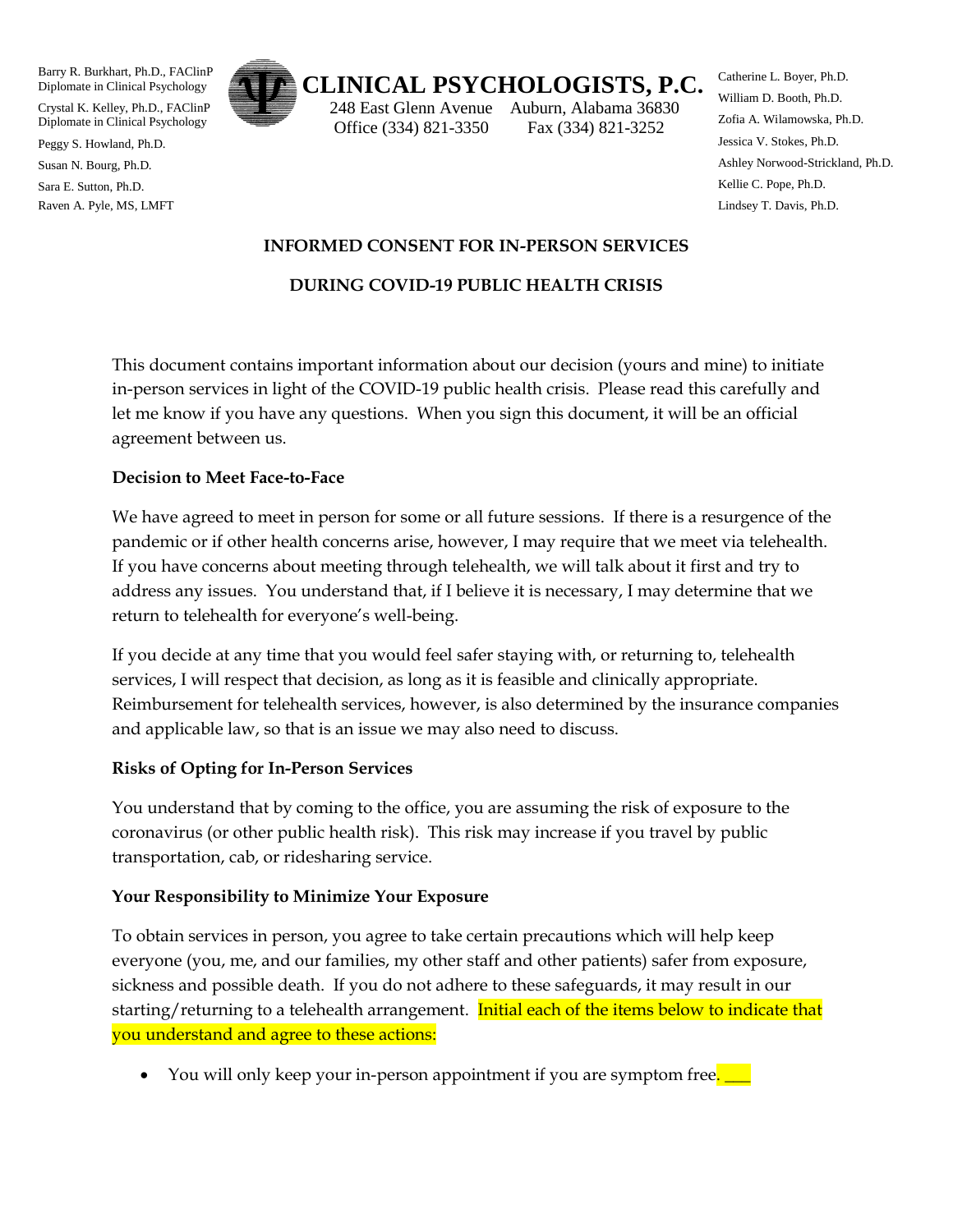- You will monitor yourself for symptoms of coronavirus and agree to cancel the appointment or request a telehealth appointment even if experiencing mild symptoms. If you wish to cancel for this reason, you will not be charged a cancellation fee.  $\Box$
- You agree to have your temperature taken when you arrive at the office and before our appointment. If your temperature is elevated (99<sup>o</sup> Fahrenheit or more), we will need to reschedule your appointment or shift it to telehealth. If the appointment is rescheduled for this reason, you will not be charged a late cancellation fee.  $\Box$
- Please arrive no more than 5 minutes before your scheduled appointment time. Once you arrive, call the front office at (334)821-3350 and our administrative assistant will direct you with next steps. (Which may involve you waiting in your car or outside in the courtyard area until it is time for your appointment.)  $\boxed{\phantom{a}}$
- You will wash your hands or use alcohol-based hand sanitizer provided by our office when you enter the building.  $\boxed{\phantom{1}}$
- You will wear a mask in all areas of the office, as will I and my staff. If you do not have a mask, we will provide one for you.  $\Box$
- You will keep a distance of six feet from others and there will be no physical contact (e.g., no shaking hands) with me or staff.  $\Box$
- You will try not to touch your face or eyes with your hands. If you do, you will immediately wash or sanitize your hands.
- If you are bringing your child to the office, you will make sure that your child follows all of these sanitation and distancing protocols.  $\Box$
- You will take steps between appointments to minimize your exposure to COVID.  $\Box$
- If you have a job that exposes you to other people who are infected, you will immediately let me and my staff know. You may be asked to shift treatment to telehealth.
- If your commute or other responsibilities or activities put you in close contact with others (beyond your family), you will let me and my staff know.  $\Box$
- If a resident of your home tests positive for the virus, you will immediately let me and my staff know and we will then shift treatment to telehealth.  $\Box$

I may change the above precautions if additional local, state, or federal orders or guidelines are published. If that happens, we will talk about any necessary changes.

# **My Commitment to Minimize Exposure**

Our practice has taken the following precautions to protect our patients and help slow the spread of the coronavirus:

- The waiting room inside the building will not be used.
- We ask all patients to wait in their vehicle or in the office courtyard (keeping a six-foot distance from others) until they are asked to enter the building.
- Hand sanitizer that contains at least 60% alcohol is available upon entry to the building, in the restroom, and in each of the offices within the building.
- Psychologists and staff will all wear masks.
- Psychologists and staff will maintain safe distancing.
- Office seating within the psychologists' offices have been arranged for appropriate physical distancing.
- Psychologists' offices are sanitized between appointments.